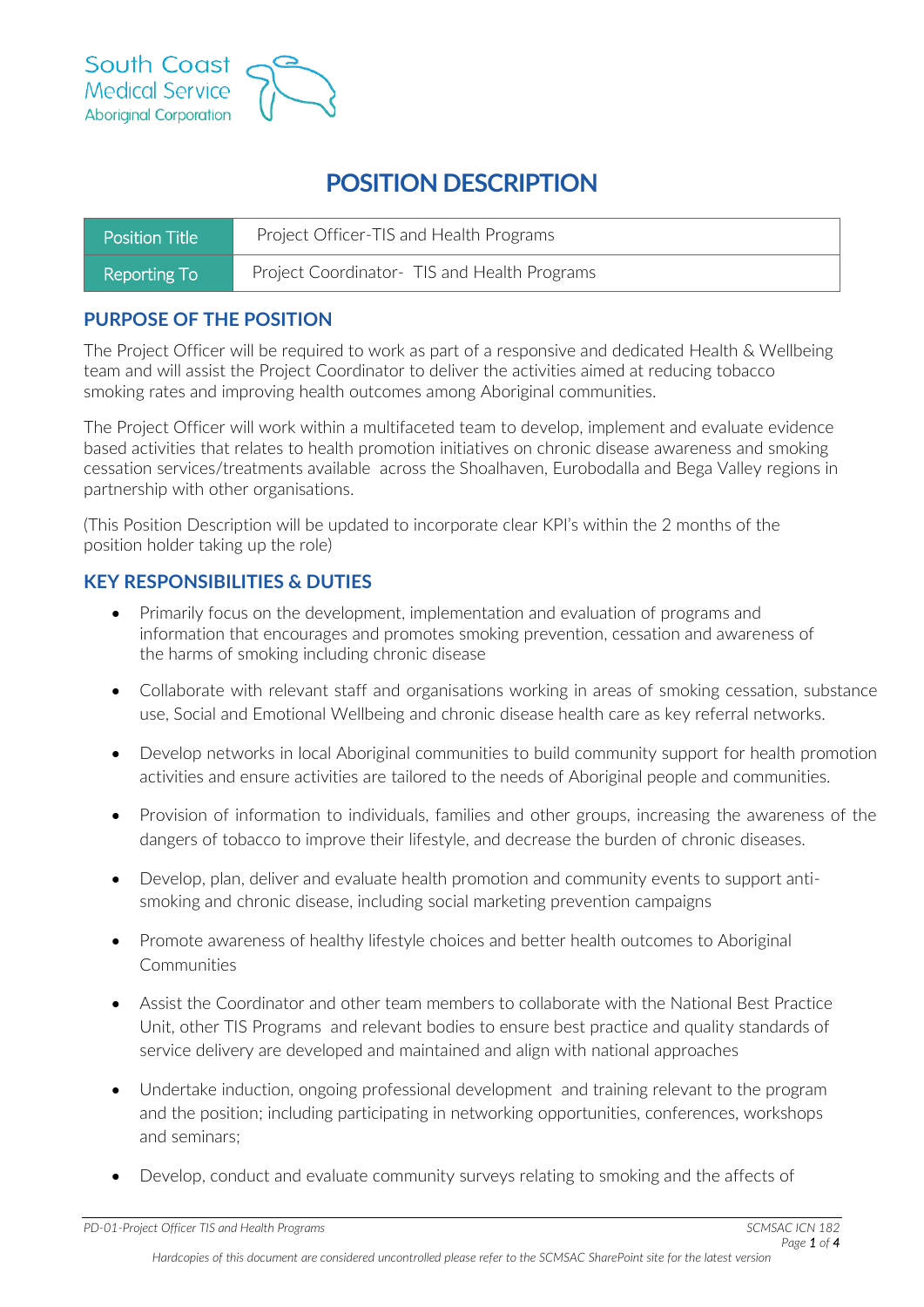- Collect, collate and report data to assist in the evaluation of the program
- Facilitate education session to communities, schools and other stakeholders
- Develop plan and facilitate smoking cessation and healthy lifestyle groups
- Exemplify non-smoking and quit smoking behaviours; and
- Perform other duties as agreed between the SCMSAC and the Commonwealth Department of Health as outlined in the program action plan.

The TIS Project Officer, will be required to demonstrate:

- Ability to assist in the delivery of the Regional TIS program and activities.
- High level of organisational ability and the ability to manage time effectively and efficiently, including establishing priorities and meeting deadlines.
- High level of interpersonal skills, ability to communicate effectively and handle sensitive and confidential client information.
- Personal drive and a strong community focus
- Continual attention to detail in composing, typing and developing materials,
- Ability to facilitate meetings, programs and activities.

### **KEY PERFORMANCE AREAS**

- Organisational planning
- Professional relationships
- Project delivery
- Workplace environment
- Self-development

# **KEY COMPETENCIES**

### **Qualifications, Knowledge and Experience**

### Essential

- Aboriginality\*
- A sound knowledge of Aboriginal/ Torres Strait Islander communities and relevant organisations within Shoalhaven, Eurobodalla and Bega Valley regions and a demonstrated understanding of health, and social emotional wellbeing needs of Aboriginal and Torres Strait Islander people.
- Demonstrated experience in project work or management, including the ability to plan, develop, implement and evaluate health related programs and community development strategies.

*PD-01-Project Officer TIS and Health Programs SCMSAC ICN 182*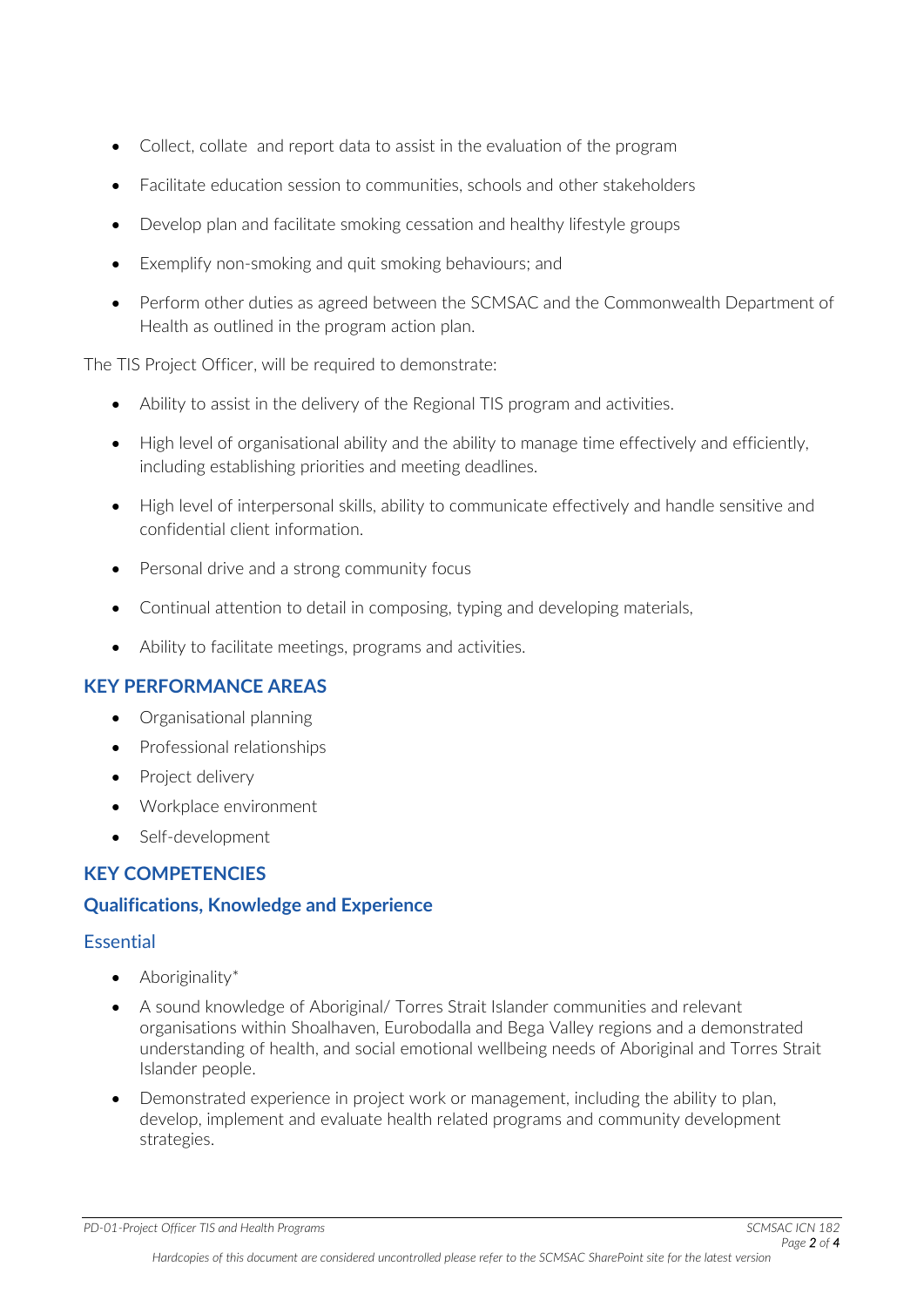- Demonstrated computer proficiency, with a high understanding of and ability to use Microsoft Applications and client management systems, including the capacity to write reports, collect statistical data, and develop presentations, social marketing and promotional materials.
- Excellent interpersonal, written and oral communication skills and the ability to identify priorities and meet mutually agreed deadlines, schedule and time commitments to complete tasks as required, utilising technical and personal skills Sound knowledge and understanding of the harms associated with tobacco use and awareness of current prevention and cessation programs.
- Knowledge and commitment to principles and practices of Workplace Health & Safety and Equal Employment Opportunity and how they apply in the workplace.
- Clear Working with Children Check, Working with Vulnerable People Registration and National Police History Check
- Current NSW Driver's License and willingness to travel overnight in regional and interstate areas if required.

#### **DESIRABLE**

• Certificate IV or higher in Project Management or health related fields such as Aboriginal Health Worker and Community Services

### **PERSONAL QUALITIES AND ATTRIBUTES**

- Courteous, with high level of professionalism, confidentiality and discretion
- Effective conflict resolution skills, negotiation, mediation and decision making skills
- Demonstrates flexibility and initiative in the workplace in response to changing service requirements

### **RELATIONSHIPS**

| With                                                                      | Purpose                                                                                                                                                                                                                |
|---------------------------------------------------------------------------|------------------------------------------------------------------------------------------------------------------------------------------------------------------------------------------------------------------------|
| SCMSAC CEO                                                                | The CEO may make day to day requests for support and<br>information from TIS Project Officer relating to the TIS<br>and health Program.                                                                                |
| SCMSAC Executive Officer and<br>Program Manager - Health and<br>Wellbeing | The Project Officer may receive guidance and direction<br>from the Health Manager and Executive Officer-Health<br>and Wellbeing                                                                                        |
| Project Coordinator, TIS and Health<br>Programs                           | The Coordinator is the first point of contact for the<br>overall direction of work and will provide day to day<br>support and supervision to the Project Officer.                                                      |
| SCMSAC Managers, Team Leaders<br>and Employees                            | The Project Officer will also develop and maintain<br>effective working relationships with Managers, Team<br>Leaders and Employees to collaborate on matters,<br>exchange information and provide advice and feedback. |
| <b>External Stakeholders</b>                                              | The TIS Project Officer will develop and maintain strong<br>links with external stakeholders, community organisations<br>and other agencies in the local area including Aboriginal                                     |

*PD-01-Project Officer TIS and Health Programs SCMSAC ICN 182*